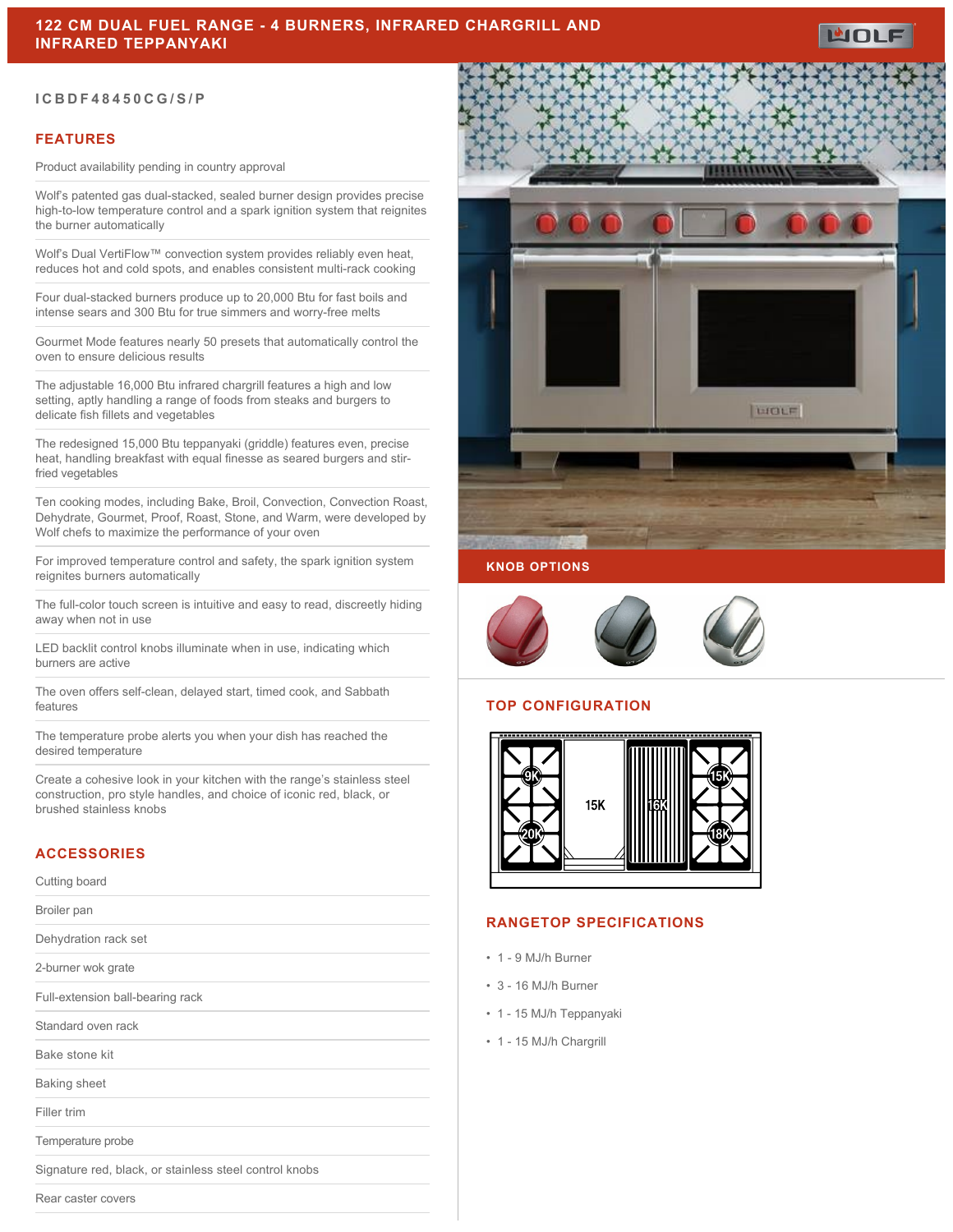|  | Front leg extension covers                                                                                           |
|--|----------------------------------------------------------------------------------------------------------------------|
|  | Stainless steel kickplates                                                                                           |
|  | 13 cm and 25 cm stainless steel risers, and 51 cm riser with shelf                                                   |
|  | Accessories available through an authorized dealer.<br>For local dealer information, visit subzero-wolf.com/locator. |

Specifications are subject to change without notice. This information was generated on July 5, 2022. Verify specifications prior to finalizing your cabinetry/enclosures.